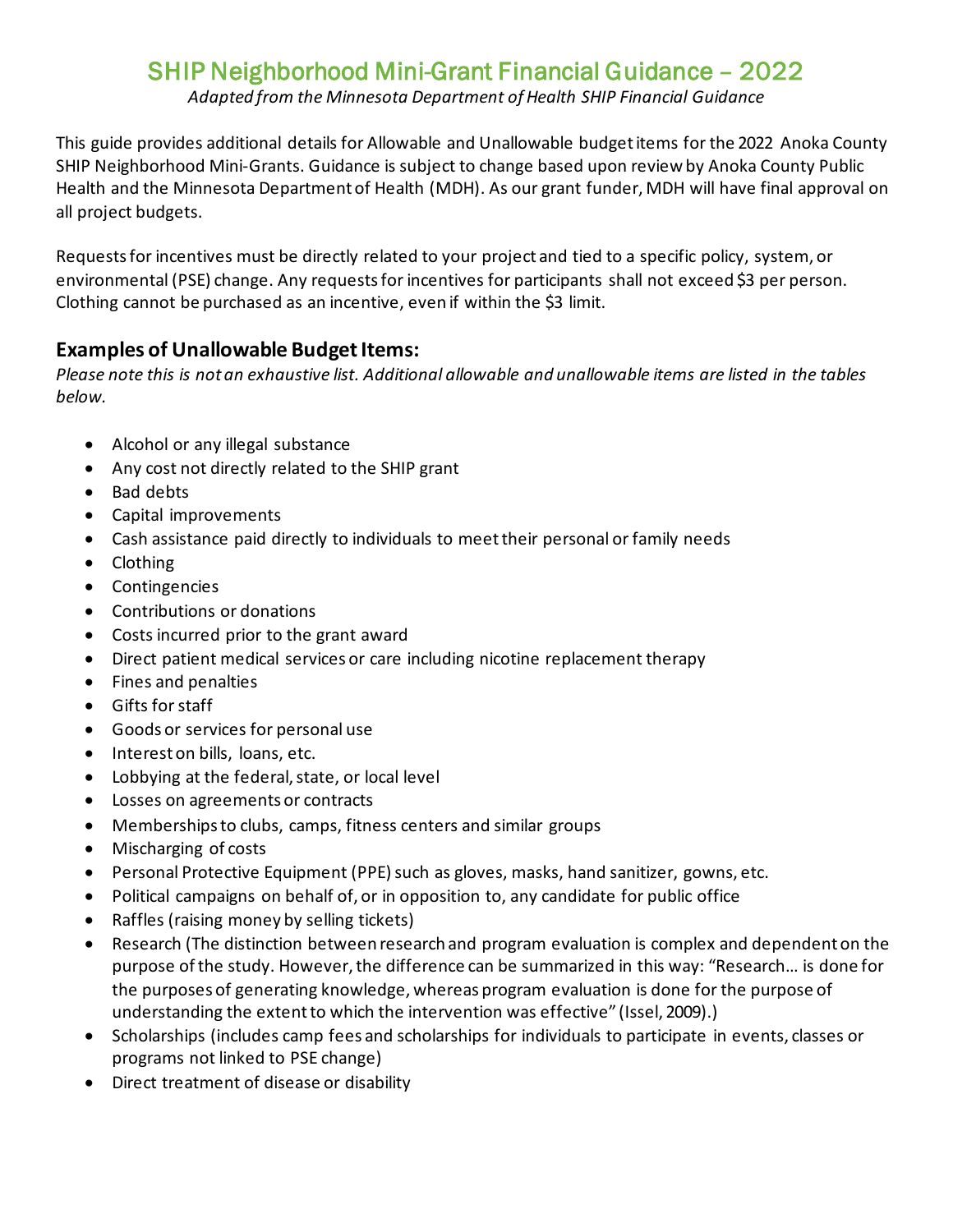## **Examples of Allowable/Unallowable Budget Items by Setting/Strategy:**

| <b>Category</b>          | <b>Allowable</b>                                                                                                                                                                                                                                                                                                                                                                                                                                                                                                                                                                                                                                                                             | <b>Unallowable</b>                                                                                                                                                                                                                                                                                                                                                                                 |
|--------------------------|----------------------------------------------------------------------------------------------------------------------------------------------------------------------------------------------------------------------------------------------------------------------------------------------------------------------------------------------------------------------------------------------------------------------------------------------------------------------------------------------------------------------------------------------------------------------------------------------------------------------------------------------------------------------------------------------|----------------------------------------------------------------------------------------------------------------------------------------------------------------------------------------------------------------------------------------------------------------------------------------------------------------------------------------------------------------------------------------------------|
| <b>Breastfeeding</b>     | • Chairs/rockers for a designated<br>breastfeeding room or space<br>. Tables, bulletin boards, lamps,<br>portable locks, portable<br>partitions/screens for a<br>designated room or space<br>• Breastfeeding tents for<br>community events<br>• Mirror<br>• Small refrigerator for breastmilk<br>• Signage<br>. Paint for repainting<br>breastfeeding room or space<br>· Bluetooth speaker for music                                                                                                                                                                                                                                                                                         | • Magazine and newspaper<br>subscriptions<br><b>- Artwork</b><br><b>Books and DVDs</b><br>• CD's and CD music players<br>• Phone apps                                                                                                                                                                                                                                                              |
| <b>Healthy Eating</b>    | • Hoop houses and season<br>extension equipment, including<br>grow lights and heaters for plants<br>Portable sheds $-8' \times 12'$ or<br>smaller<br>• Fencing<br>• Materials to construct garden<br>beds<br>. Watering equipment, such as<br>water hose, meters, pumps,<br>troughs<br>. Rototiller or similar equipment<br>• Composter<br>· Picnic table<br>. Worm composting<br>· Small appliances - steamers,<br>dehydrators, display carts, healthy<br>vending, small refrigerators,<br>canning equipment, pressure<br>cooker and toaster ovens<br>. Large appliances - ovens and<br>stove tops, refrigerator/freezer<br>- Hydration Stations or Water<br><b>Bottle Filling Stations</b> | . Labor to install hoop houses,<br>sheds, and fences<br>. Water utility bills<br>- Leasing or renting space for a<br>garden<br>• Water filtration systems (e.g.,<br>Brita)<br>. Free standing water cooler<br>without a direct waterline<br>• Vending machines<br>• Ice machines/makers<br>• Costs of installation or<br>maintenance for hydration<br>stations or water bottle filling<br>stations |
| <b>Physical Activity</b> | . Portable physical activity/play<br>equipment to accompany training<br>to implement SHIP PSE changes<br>(e.g., balls, parachutes, hula<br>hoops, beanbags, tumbling mats)                                                                                                                                                                                                                                                                                                                                                                                                                                                                                                                   | . Fixed or permanent equipment<br>(e.g., playground equipment)<br>• Stationary exercise equipment<br>such as a treadmill. This includes<br>office desk/treadmill combination.                                                                                                                                                                                                                      |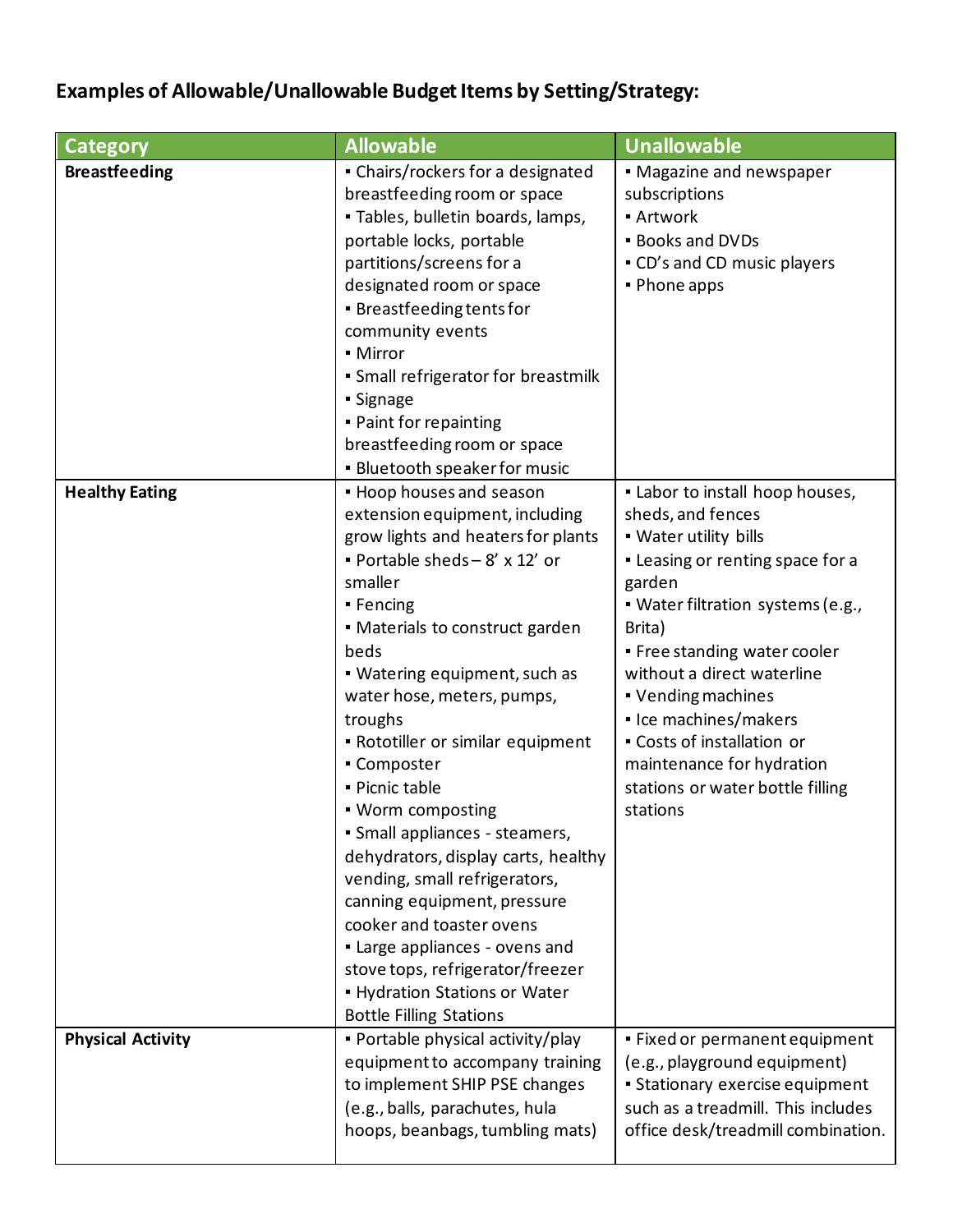| <b>Physical Activity (continued)</b> | <b>Benches with community</b>        | · Fitness stations, such as stepping |
|--------------------------------------|--------------------------------------|--------------------------------------|
|                                      | promotion to support physical        | posts, chin-up and climbing bars,    |
|                                      | activity for seniors or persons with | along a path or course               |
|                                      | disabilities to take breaks          | Game equipment where children        |
|                                      | · Bicycles for bike libraries, bike  | are the target (e.g., dodge ball)    |
|                                      | fleets or bike education             | - Trampolines                        |
|                                      | . Bike racks, event bike racks, and  | - Heart rate monitors or             |
|                                      | covered bike parking or bike         | pedometers                           |
|                                      | shelters                             | . Trail lighting                     |
|                                      | <b>Bike Fix-it stations</b>          | · Welcome signs                      |
|                                      | ■ Tricycles                          | · Ongoing event expenses             |
|                                      | • Storage tubs for equipment         | . Fat tire bicycles or mountain      |
|                                      | • Wayfinding signage for             | bicycles                             |
|                                      | pedestrians and bicyclists to find   |                                      |
|                                      | key destinations                     |                                      |
|                                      | . Walking and bicycling maps         |                                      |
| <b>Tobacco-Free</b>                  | • Commercial tobacco prevention      | . Developing new curricula           |
|                                      | curricula or classroom materials     | · Non-evidence-based curricula       |
|                                      | • Supplies and printing for a        | • Non-approved training materials    |
|                                      | tobacco prevention effort            | • Nicotine Replacement Therapy       |
|                                      |                                      | (NRT); other non-FDA approved        |
|                                      |                                      | devices such as vape pens or         |
|                                      |                                      | essential oil vaporizers             |
| <b>Well-Being</b>                    | - Calm/Zen Room Materials -          | • Cards, games, art supplies, and    |
|                                      | paint, storage bins, comfortable     | other consumables                    |
|                                      | seating, lighting/equipment to       |                                      |
|                                      | make lighting more comfortable,      |                                      |
|                                      | fidgets or similar,                  |                                      |
|                                      | timer/clock/hourglass, print         |                                      |
|                                      | materials to support                 |                                      |
|                                      | mindfulness/yoga and assessment      |                                      |
|                                      | tools, yoga mat or similar, other    |                                      |
|                                      | equipment to stay in the space,      |                                      |
|                                      | for example chimes.                  |                                      |
|                                      | • Outdoor Learning Spaces - Cost     |                                      |
|                                      | to remove landscaping, e.g., tree    |                                      |
|                                      | stumps (confirm with MDH first),     |                                      |
|                                      | seating (active seating preferred    |                                      |
|                                      | but not required), storage bins or   |                                      |
|                                      | similar, shading (e.g., portable     |                                      |
|                                      | tents, shade trees), general         |                                      |
|                                      | classroom equipment                  |                                      |
|                                      | (whiteboards or similar)             |                                      |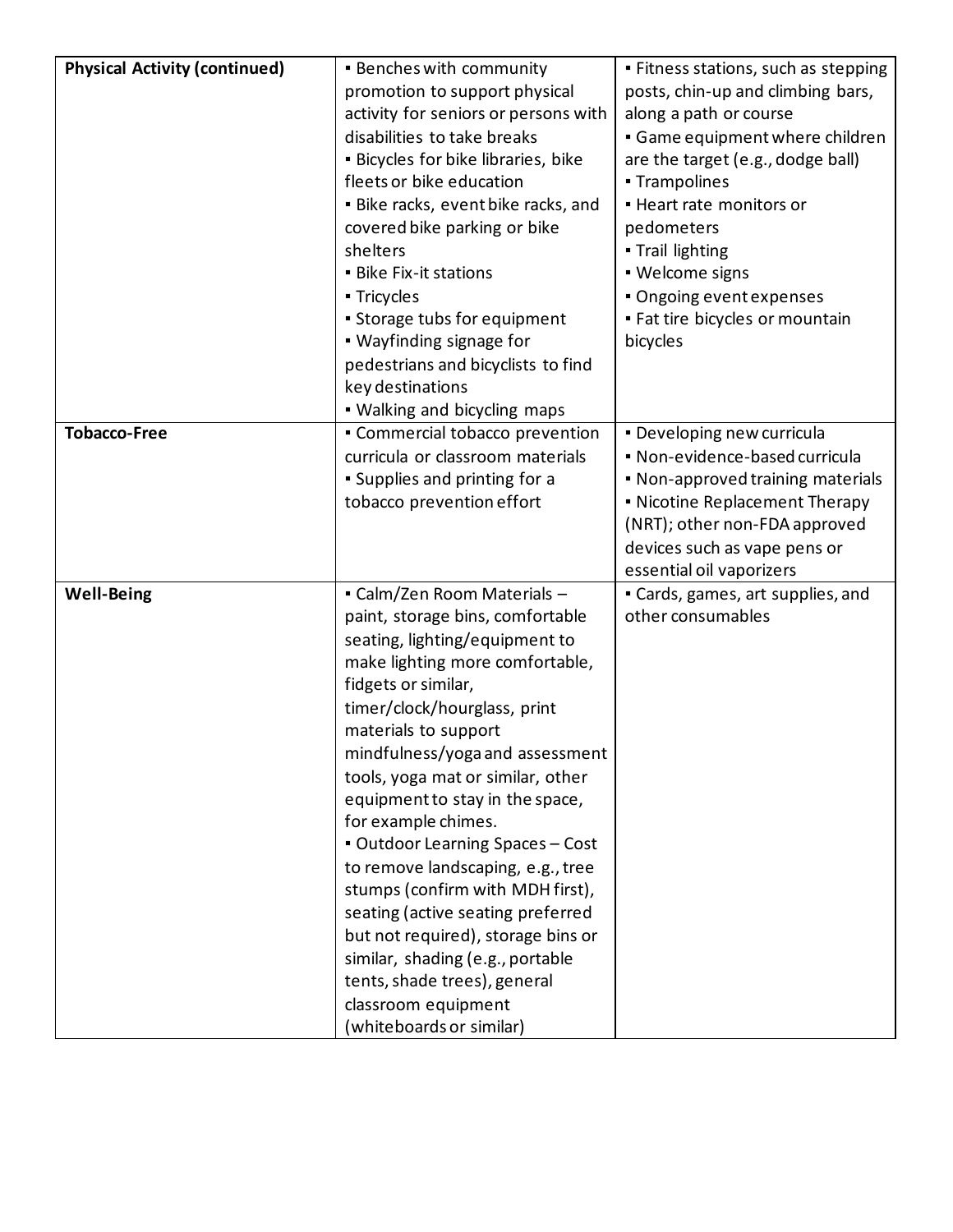## **Examples of Allowable/Unallowable Budget Items by Category:**

| Category                                           | <b>Allowable</b>                                                                                                                                                                                                                                                                                                                                                                                                                                                                                                                                                                                                                                                                                                                                                                                                                                                                                                                       | <b>Unallowable</b>                                                                                                                                                                                                                                                             |
|----------------------------------------------------|----------------------------------------------------------------------------------------------------------------------------------------------------------------------------------------------------------------------------------------------------------------------------------------------------------------------------------------------------------------------------------------------------------------------------------------------------------------------------------------------------------------------------------------------------------------------------------------------------------------------------------------------------------------------------------------------------------------------------------------------------------------------------------------------------------------------------------------------------------------------------------------------------------------------------------------|--------------------------------------------------------------------------------------------------------------------------------------------------------------------------------------------------------------------------------------------------------------------------------|
| <b>Advertising/Promotion of</b><br>Project/Program | Promotion of recreational<br>opportunities and facilities, policy<br>changes, healthy lifestyle, and<br>promotion of other similar items<br>are allowable expenses. Examples:<br>Graphic design<br>• Scheduling print advertisements<br>• Creation and production of<br>promotional materials<br>. Costs for initial printing and<br>distribution of trail maps (on-<br>going costs should be covered by<br>partner sites)<br>. Print, radio, TV and cable media<br>promotions<br>. Websites featuring opportunities<br>for physical activity such as parks<br>and trails or smoking cessation<br>programs, locations, hours,<br>programming, and fees<br>• Signage, posters, and display<br>materials announcing new policies<br>such as healthy school lunch,<br>snack requirements, and<br>commercial tobacco-free grounds<br>• Signage to advertise farmer's<br>market<br>. Way-finding signage for multi-<br>modal transportation | • Advertising and promotion of<br>single/onetime classes or<br>activities such as an aerobics class<br>at a recreation center<br>Advertising and promotion<br>expenses not tied to PSE change<br>• Costs of health fairs                                                       |
|                                                    | • Advertising the availability of<br>smoking cessation programs<br>- Translation                                                                                                                                                                                                                                                                                                                                                                                                                                                                                                                                                                                                                                                                                                                                                                                                                                                       |                                                                                                                                                                                                                                                                                |
| <b>Construction/Renovation</b>                     | • Cost of paint or tape for bike<br>lane, pedestrian lane, or cross<br>walk striping<br>. Basic renovations to a room for<br>breastfeeding in a hospital or<br>worksite (décor, painting)<br>. Portable Sheds that are 8'x12' or<br>Smaller<br>. Irrigation systems for a<br>community garden (dependent on<br>project scope)                                                                                                                                                                                                                                                                                                                                                                                                                                                                                                                                                                                                          | SHIP funds may not be used for<br>capital improvements or<br>construction projects. Such<br>as:<br>. Building or improving a fitness<br>center<br>. Building or paving a walking or<br>bike path<br>· Sidewalks or curb cuts<br>. Playground equipment and<br>fitness stations |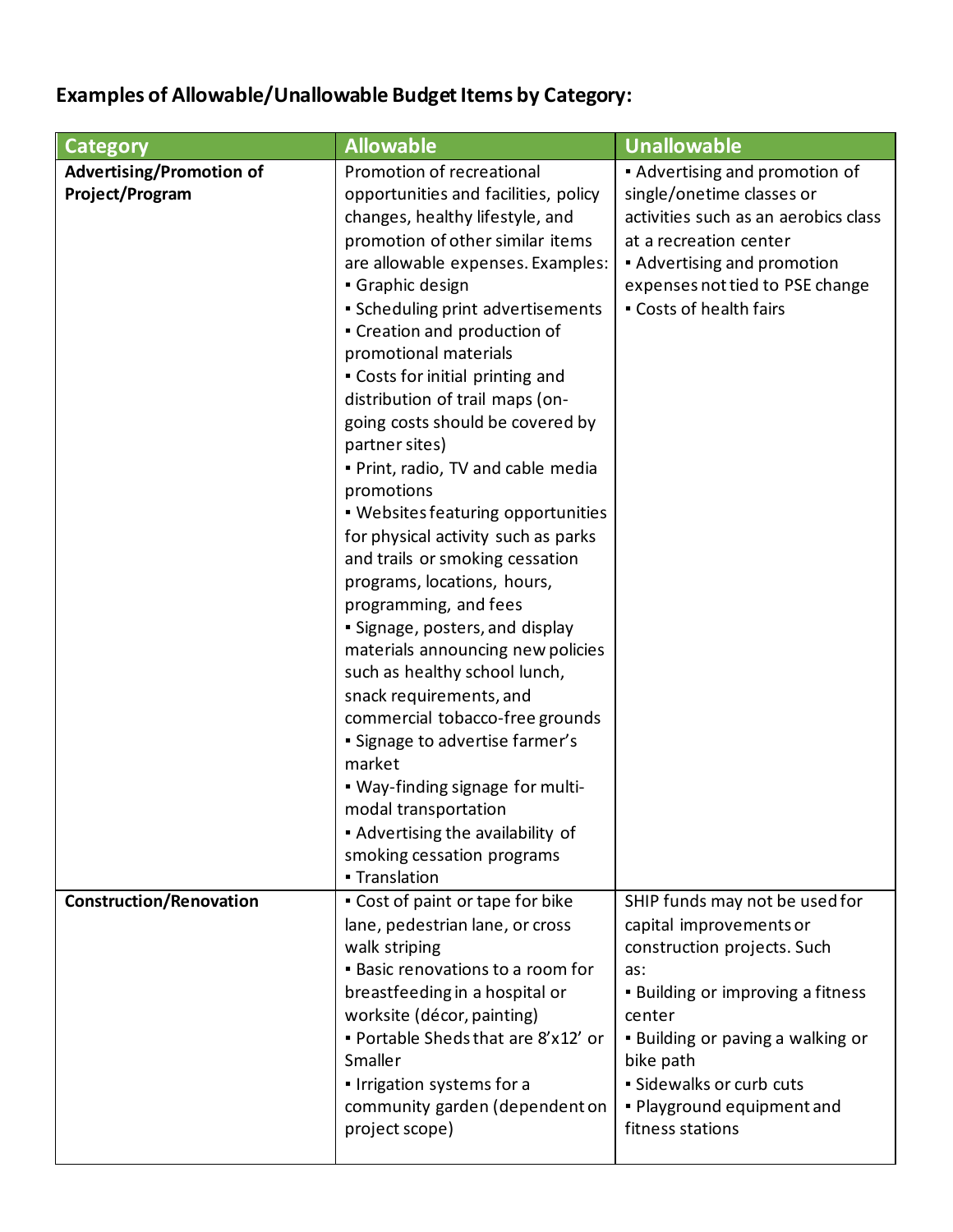| <b>Construction/Renovation</b> | The cost of cement may be                           | • Constructing a permanent sports  |
|--------------------------------|-----------------------------------------------------|------------------------------------|
| (continued)                    | allowable if used to support                        | field, pool, court, or similar     |
|                                | installation of specific                            | recreational facility              |
|                                | equipment/structures including:                     | · Building uses: floors, beams,    |
|                                | <b>Bike racks</b>                                   | columns, roofing, piles, bricks,   |
|                                | • Permanent signage for a park or                   | mortar, panels, plaster            |
|                                | bike trail (see "Signage" below)                    | . Installation of equipment        |
|                                | <b>Benches for trails and transit</b>               | . Designated smoking areas,        |
|                                | stops                                               | shelters, and ashtrays             |
|                                | • Fence posts for gardens                           |                                    |
|                                | <b>Basketball hoops</b>                             |                                    |
|                                |                                                     |                                    |
| <b>Curriculum/Materials</b>    | · Evidence-based curricula                          | . Developing new curricula         |
|                                | (inquire if unsure)                                 | · Non-evidence-based curricula     |
|                                | • Commercial tobacco prevention                     | . Non-approved training materials  |
|                                | curricula or classroom materials                    |                                    |
|                                | with prior approval from a                          |                                    |
|                                | <b>Community Specialist.</b>                        |                                    |
|                                | . Training materials may be                         |                                    |
|                                | purchased with SHIP funds if they                   |                                    |
|                                | promote long-term PSE change                        |                                    |
|                                | (subject to MDH approval)                           |                                    |
|                                | - Translation of curriculum or                      |                                    |
|                                | materials                                           |                                    |
|                                |                                                     |                                    |
| <b>Electronics</b>             | · Software to track health                          | . Printers and fax machines,       |
|                                | behavior changes, print nutrition                   | photocopiers, postage meters,      |
|                                | labels, etc. (at the discretion of                  | and other electronic hardware      |
|                                | MDH and Anoka County SHIP)                          | • Video gaming systems,            |
|                                | <b>EBT/credit card readers for</b>                  | equipment, and related             |
|                                | farmers market (\$500 or less)                      | accessories (Wii Fit)              |
|                                |                                                     | • Smartboards                      |
|                                |                                                     | . All other service plans          |
|                                |                                                     | . Tablet devices for partner sites |
|                                |                                                     | · Electronic Pedometers (e.g.,     |
|                                |                                                     | Fitbits)                           |
| <b>Facilities</b>              |                                                     | . Rental or purchase of a facility |
|                                |                                                     | for ongoing physical activity      |
|                                |                                                     | programming, smoking cessation,    |
|                                |                                                     | or nutrition-related groups        |
|                                |                                                     | . Land rental for gardens          |
| Food/Meals                     | <b>Food Purchasing Guidelines:</b>                  | . Ongoing costs for food for meal  |
|                                | In support of SHIP's mission to                     | preparation classes or food        |
|                                | expand access to and selection of                   | demonstration projects             |
|                                | healthy food, MDH encourages                        |                                    |
|                                | serving nutritious foods.                           |                                    |
|                                | A good standard is the USDA My<br>Plate guidelines. |                                    |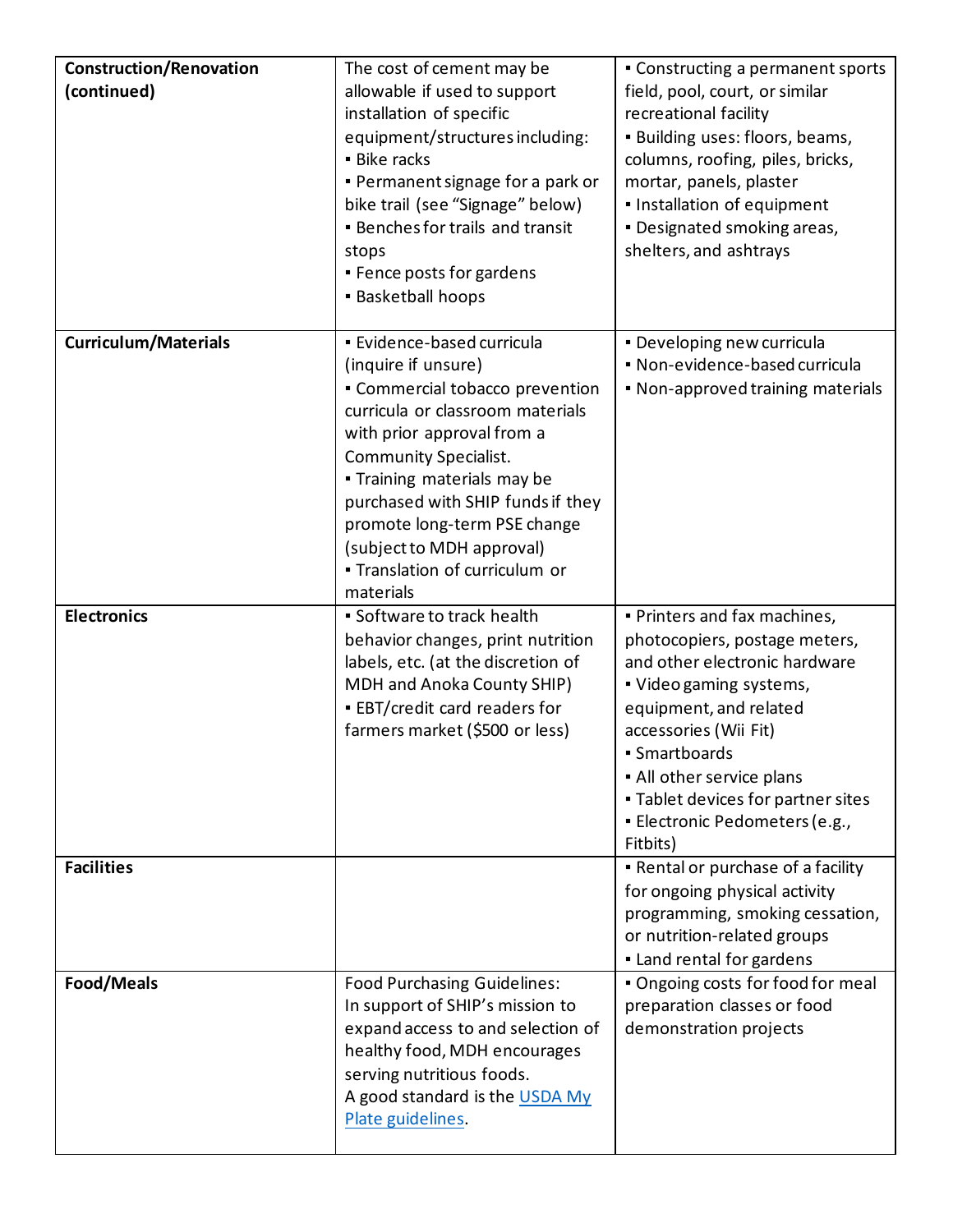| <b>Food/Meals (continued)</b> | . Food for SHIP partner,                                               |                                   |
|-------------------------------|------------------------------------------------------------------------|-----------------------------------|
|                               | community meetings or strategic                                        |                                   |
|                               | events linked to SHIP PSE work                                         |                                   |
|                               | (discretion of MDH and Anoka                                           |                                   |
|                               | County SHIP staff)                                                     |                                   |
|                               | • Food demonstration projects                                          |                                   |
|                               | (cost for demonstrator and the                                         |                                   |
|                               | food) to show how to prepare                                           |                                   |
|                               | healthy meals to food service staff                                    |                                   |
|                               | or others responsible for                                              |                                   |
|                               | implementing PSE changes                                               |                                   |
|                               | . Taste testing of foods for                                           |                                   |
|                               | inclusion in new school or                                             |                                   |
|                               | worksite menus, or for school                                          |                                   |
|                               | stores and snack cart programs -                                       |                                   |
|                               | this may be subject to CS approval                                     |                                   |
|                               | . Healthy food alternatives to test                                    |                                   |
|                               | in a vending machine or                                                |                                   |
|                               | concession stand                                                       |                                   |
|                               | . Displays of healthy food                                             |                                   |
|                               | alternatives                                                           |                                   |
| <b>Memberships</b>            | . One-time membership fees to                                          | • Magazine subscriptions          |
|                               | become part of the Minnesota                                           | · Fitness club memberships        |
|                               | <b>Farmers Market Association for</b>                                  | . On-going membership fees for    |
|                               | startup farmers markets                                                | any organization or program       |
|                               |                                                                        | (including CSAs)                  |
| <b>Online Platforms</b>       | · Telehealth: HIPAA compliant                                          | · Other electronic equipment for  |
|                               | virtual platform for care                                              | online platforms is not allowable |
|                               | coordinators or Community                                              | (example: Tablet devices for      |
|                               | Health Workers (CHW) to consult                                        | partner sites)                    |
|                               | with clients and health care team.                                     | . Telehealth Equipment used by    |
|                               | • Virtual class equipment to                                           | health care organizations to      |
|                               | support evidence-based programs                                        | provide billable medical services |
|                               | (e.g., Diabetes Prevention                                             |                                   |
|                               | Program)                                                               |                                   |
|                               | • Start-up costs to create an online                                   |                                   |
|                               | platform for farmers markets,                                          |                                   |
| Planning                      | food hubs, food shelf or food bank<br>. Funding master plans and local |                                   |
|                               | plans (contracting out and/or staff                                    |                                   |
|                               | time) Examples: Bicycle Master                                         |                                   |
|                               | Plan, Active Living Plan, Safe                                         |                                   |
|                               | Routes to School Plan, Pedestrian                                      |                                   |
|                               | Master Plan, Multimodal                                                |                                   |
|                               | Transportation Plan, Active                                            |                                   |
|                               | Transportation Plan,                                                   |                                   |
|                               | Comprehensive Plan, Complete                                           |                                   |
|                               |                                                                        |                                   |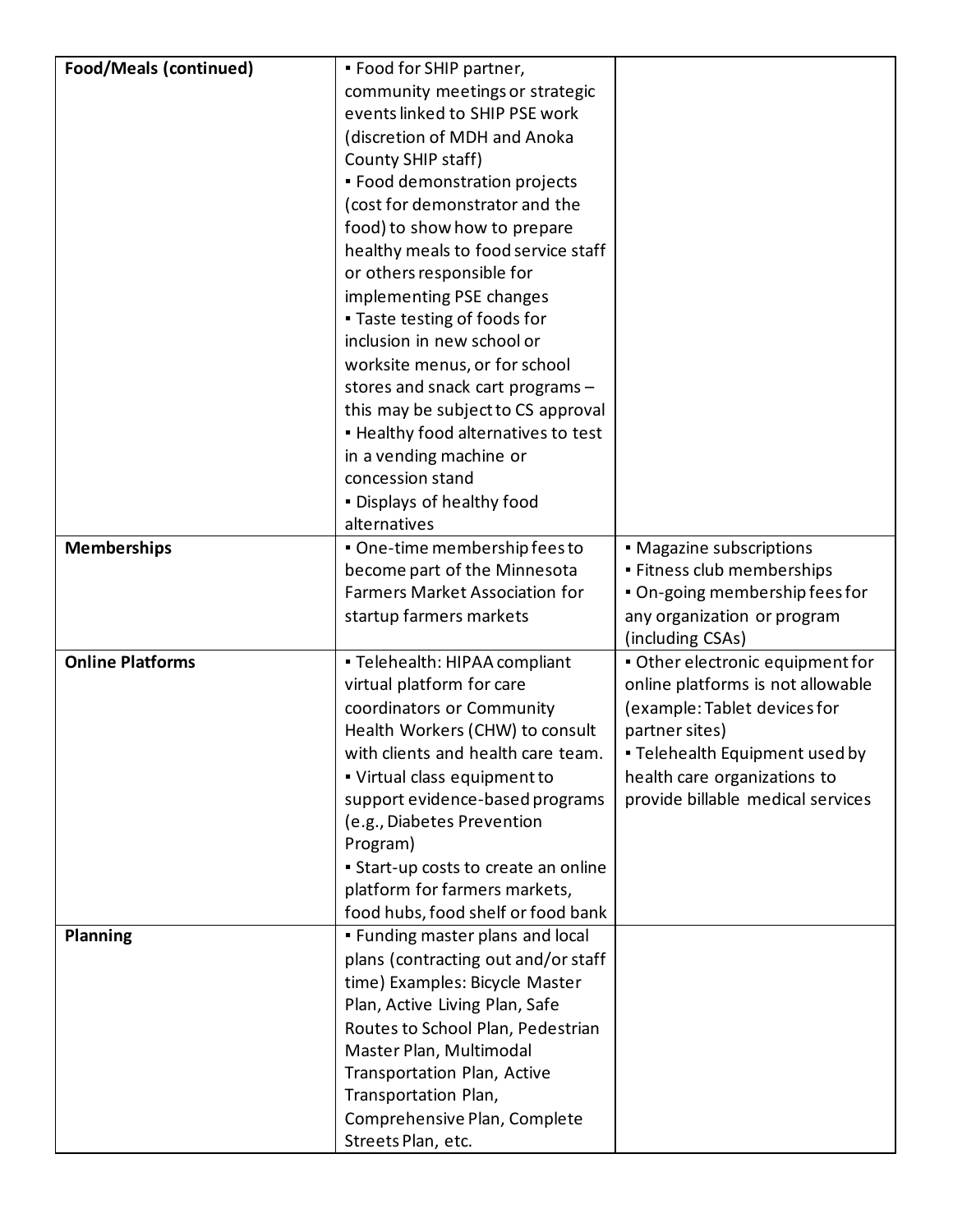| Printing                                                              | . Initial printing costs associated                                                                                                                                                                                                                                                                                                                                                                                                                                                                                                                                                                                                                             | • On-going printing costs                                                                                                                                                                        |
|-----------------------------------------------------------------------|-----------------------------------------------------------------------------------------------------------------------------------------------------------------------------------------------------------------------------------------------------------------------------------------------------------------------------------------------------------------------------------------------------------------------------------------------------------------------------------------------------------------------------------------------------------------------------------------------------------------------------------------------------------------|--------------------------------------------------------------------------------------------------------------------------------------------------------------------------------------------------|
|                                                                       | with a SHIP Neighborhood Mini-                                                                                                                                                                                                                                                                                                                                                                                                                                                                                                                                                                                                                                  | associated with a program or                                                                                                                                                                     |
|                                                                       |                                                                                                                                                                                                                                                                                                                                                                                                                                                                                                                                                                                                                                                                 |                                                                                                                                                                                                  |
| <b>Signage</b>                                                        | Grant project<br>• Way-finding signage (including<br>the metal pole) for bike trails,<br>parks, etc.<br>. Indoor signage to direct people<br>to walk the stairs, find<br>recreational facilities and other<br>similar signage<br>· Signage displaying rules for a<br>particular establishment or<br>activity related to SHIP settings &<br>behaviors<br>· Lighted, flashing, solar-powered<br>signs (partnerships for cost-<br>sharing are strongly encouraged)<br>• Temporary signage for COVID-19<br>The SHIP logo does not have to be<br>included on permanent road<br>signage if using SHIP funds.                                                          | project<br>Any costs associated with<br>lighted, flashing, or solar powered<br>signage (e.g., maintenance, light<br>bulbs), other than the cost of the<br>sign<br>. Designated smoking area sign |
|                                                                       | Standard signs are acceptable.                                                                                                                                                                                                                                                                                                                                                                                                                                                                                                                                                                                                                                  |                                                                                                                                                                                                  |
| <b>Speakers/Trainers/Facilitators</b><br>and Trainings/Certifications | - Trainings for start-up activities<br>such as the Diabetes Prevention<br>Program and other evidence-<br>based programs<br>. Funding to become League<br>Cycling Instructors or Walk! Bike!<br>Fun! Instructors<br>. Trainer fees for trainers who are<br>contracted to "train-the-trainer"<br>"Train-the-trainer" is a framework<br>for training potential instructors<br>or subject matter experts to<br>enable them to train other people<br>in their organization. The<br>expectation is that attendees<br>learn a new knowledge or skill and<br>then instruct further groups of<br>people within their organization,<br>increasing the sustainability of a | · Instructors for one-on-one<br>classes<br>• Training for a specific class or<br>program that will not result in PSE<br>change<br>• Teaching/facilitating fitness or<br>activity classes         |
| Sponsorships                                                          | program.                                                                                                                                                                                                                                                                                                                                                                                                                                                                                                                                                                                                                                                        | • Sponsorship (subsidy) of ongoing                                                                                                                                                               |
|                                                                       |                                                                                                                                                                                                                                                                                                                                                                                                                                                                                                                                                                                                                                                                 | programmatic efforts such as a<br>walking club                                                                                                                                                   |